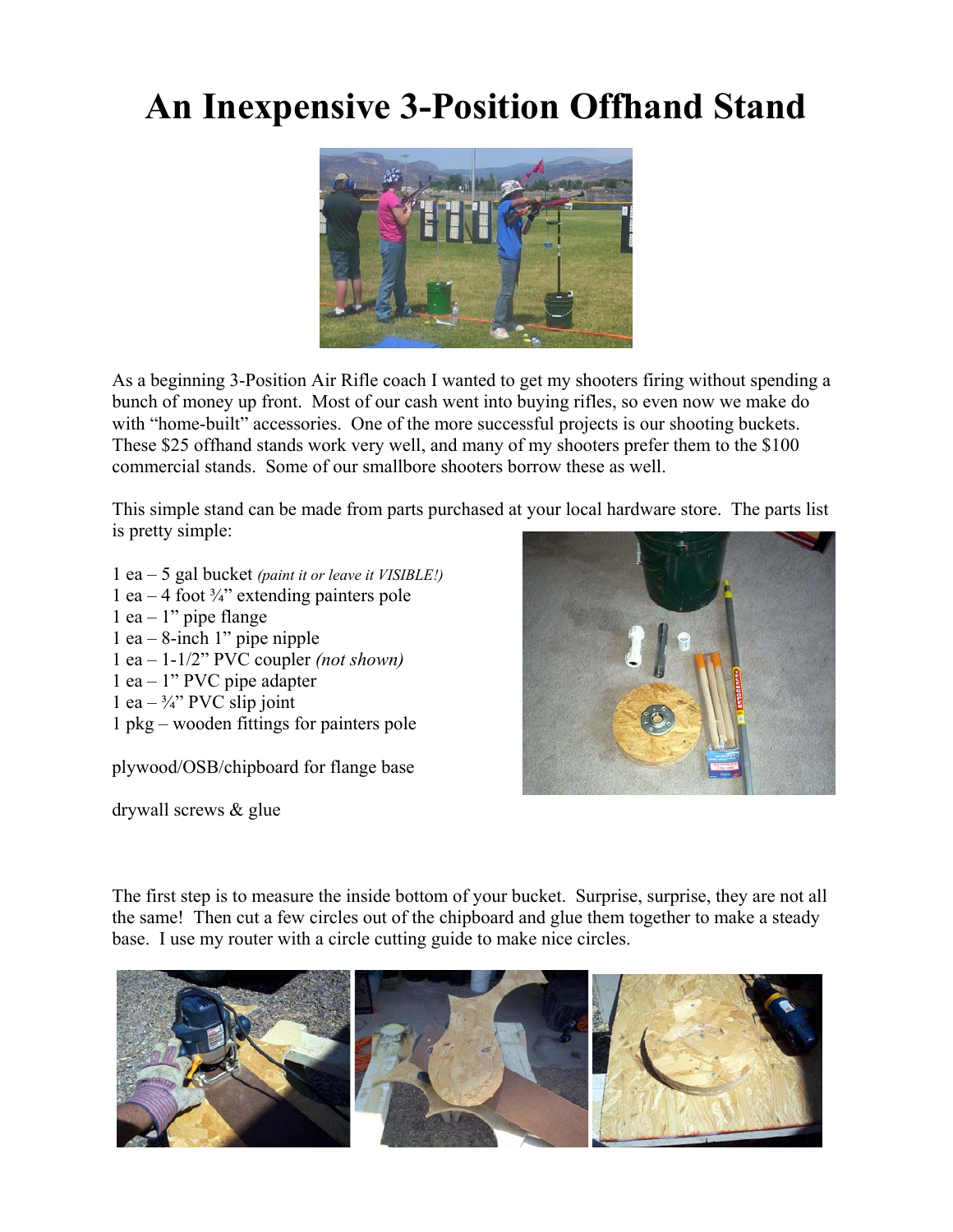Next, screw the pipe flange to the center of the wooden circle stack and screw in the pipe nipple and the PVC nipple adapter.



Now you have to modify the slip joint. The slip joint holds the extending pole, but it must attach to the PVC adapter. Here you get a 2-for-1 … we saw the slip joint in half. Use the 1-1/2" PVC coupler to join the PVC pipe adapter and the slip ring using PVC pipe glue. I like to insert the extending pole in the assembly as it dries to hold the proper alignment.



After these are dry, I place them into a bucket and screw them in from the sides of the bucket. If more weight is required to prevent tipping, a sandbag, gravel or even a 5 lb round weight can be added. We use these without extra weights.